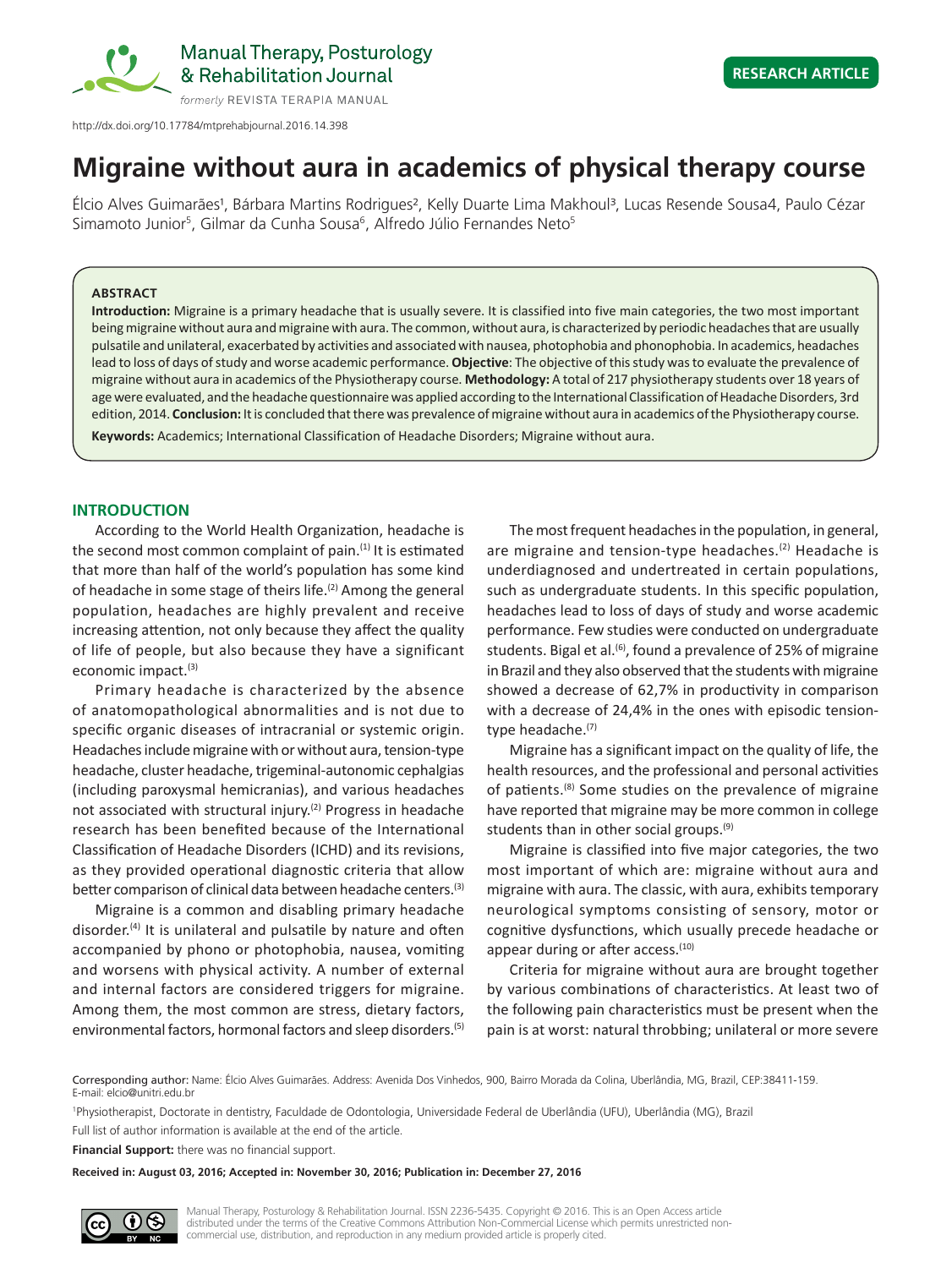

in one side than the other; aggravated by movements or physical activity; of moderate or severe intensity. In addition, at least one of the following combinations of associated symptoms is required: phono and photophobia; nausea or vomiting. It is noted that the unilateral pulsating headache satisfies the criteria, but therefore becomes bilateral, pressing the headache if it is moderate or severe in intensity and aggravated by routine physical activities. With regard to associated features, a patient without nausea or vomiting but with both photophobia and phonophobia may meet the criteria.(6)

The headache questionnaire was developed by professionals of Headache and of the University's Outpatient Center of the "Faculdade de Medicina de Ribeirão Preto". The questions were developed to allow classification of headaches according to the criteria of the International Classification of Headache (Headache Classification Subcommittee of the International Headache Society).<sup>(11)</sup>

The objective of the present study was to evaluate the prevalence of migraine without aura in academic students of the Physiotherapy course, through the headache questionnaire.

### **METHODS**

A field research was proposed with the undergraduate students of the Physiotherapy course of the "Centro Universitário do Triângulo-UNITRI", both females and males over 18 years of age, which was determined the prevalence of migraine without aura, only from September to October 2015.

Data collection was carried out in the classroom with the prior authorization of the course manager and the teacher present in the room, the student who was interested received the free and informed consent form and the data were collected through the application of the International Classification of Headache Questionnaire with 26 objective questions.

Were excluded from the sample students who were not found in the classroom during the data collection period, did not sign the informed consent form and were not properly enrolled in the Physiotherapy course.

After the questionnaire was applied, data were tabulated for screening of the answers by recording at least five episodes meeting these criteria: Headache episodes lasting 4 to 72 hours (untreated or treated successfully). Headache has at least two of the following four characteristics: unilateral, pulsatile, moderate or severe pain, worsening by routine physical activity or its avoidance (e.g. walking or climbing stairs). And during headache, at least one of the following: nausea and/or vomiting, phono and photophobia, being characterized according to the International Classification of Headache Disorders  $-3$ <sup>rd</sup> edition  $-2014$ .<sup>(4)</sup>

## **RESULTS**

A total of 217 students of Physiotherapy, both male and female over 18 years of age participated in this study, and the prevalence of migraine without aura was analyzed. Only 10 students (21.7%) presented specific criteria for this type of migraine, all female, aged between 18 and 30 years, with a mean of 21 years and 11 months and a standard deviation of 3 years and 8 months.

The diagnostic criteria for migraine without aura used in this study had as reference the third edition of the International Classification of Headache Disorders.(4) This research established the diagnosis of migraine without aura through the headache questionnaire and not through clinical examination.

According to the results found in table 1, were found differences between answers "lasting from 4 to 24 hours" and only one response for the duration of "1 to 3 days".

The results found in table 2 showed that the answers were variable and the question 'In the two sides of the head' presented the highest frequency.

The results found in table 3 showed that the answers were variable and the question 'Throbbing, pulsatile, like a beating heart' presented the highest frequency.

According to the results found in table 4 the answers were variable and the question '08' presented the highest frequency.

According to the results found in table 5, higher frequencies were found for the 'Aggravates' answer and only one answer was found for the 'Do not aggravate' question and an unanswered question.

According to the results found in table 6, there were quite variable differences due to several symptom options, being the 'The noise bothers' answer the higher frequency.

**Table 1.** Frequencies and percentages of answers issued by patients with respect to the question "How long does your headache last if you do not take analgesic?".

| <b>Answers</b>     | <b>Frequencies</b> | <b>Percentages</b> |
|--------------------|--------------------|--------------------|
| From 1 to 3 days   | 01                 | 10%                |
| From 4 to 24 hours | 09                 | 90%                |
| Total              | 10                 | 100%               |

**Table 2.** Frequencies and percentages of answers issued by patients with respect to the question "Where in the head often hurts?".

| <b>Answers</b>                         | <b>Frequencies</b> | <b>Percentages</b> |
|----------------------------------------|--------------------|--------------------|
| Only on one side of the head           | 02                 | 20%                |
| Only on one side of the head - Nape    | 01                 | 10%                |
| On one side of the head, on both sides | 01                 | 10%                |
| On the Nape                            | 01                 | 10%                |
| On both sides of the head              | 03                 | 30%                |
| On the whole head                      | 02                 | 20%                |
| Total                                  | 10                 | 100%               |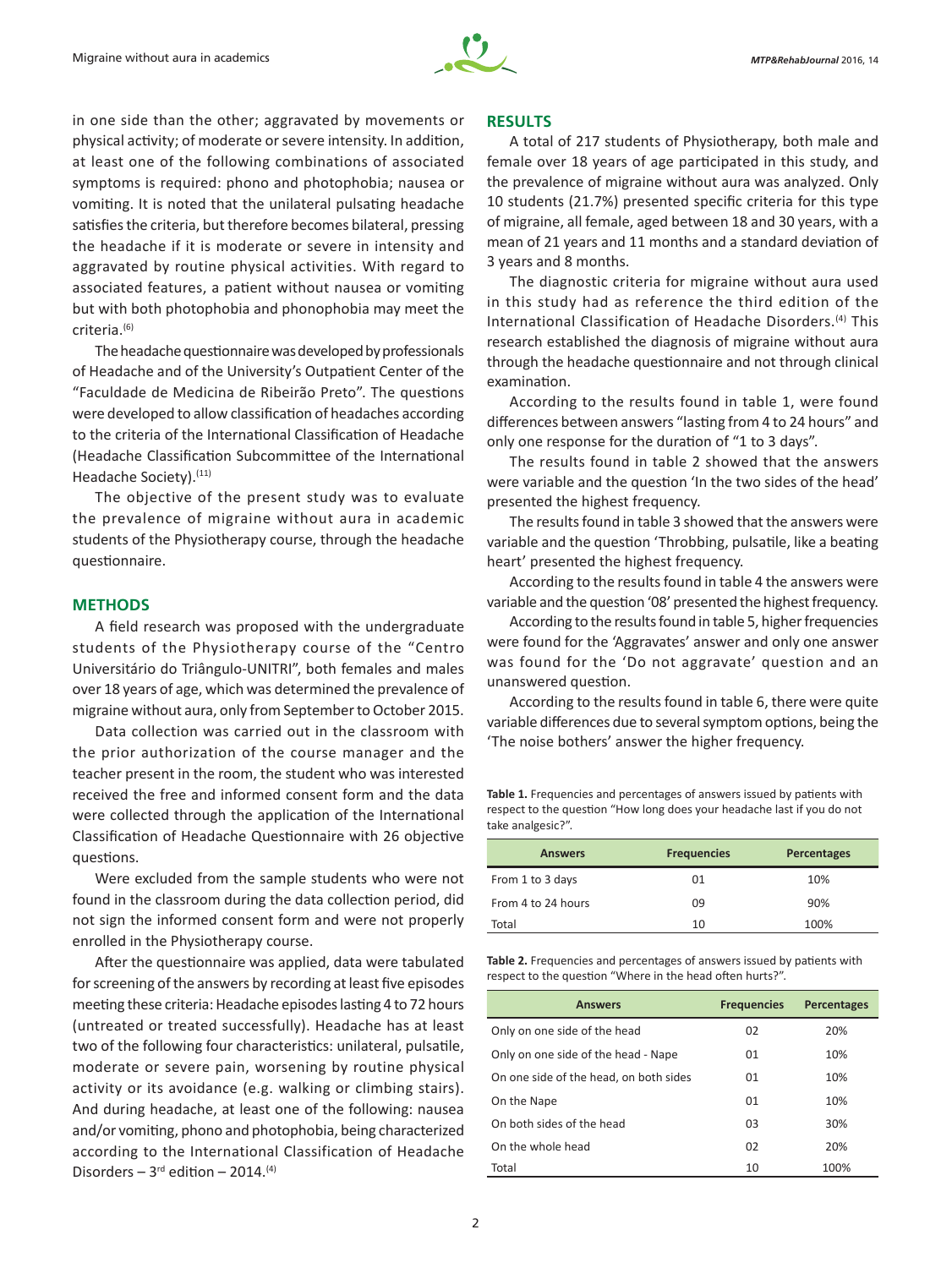

**Table 3.** Frequencies and percentages of answers issued by patients with respect to the question "What is the type of your headache?".

| <b>Answers</b>                                          | <b>Frequencies</b> | <b>Percentages</b> |
|---------------------------------------------------------|--------------------|--------------------|
| Throbbing, pulsatile, like a beating heart              | 04                 | 40%                |
| Throbbing, pulsatile, like a beating heart,<br>pressure | 01                 | 10%                |
| Sharp pinching pains                                    | 03                 | 30%                |
| Like a shock, pressure like a head grip                 | 01                 | 10%                |
| Like a weight on top of the head                        | 01                 | 10%                |
| Total                                                   | 12                 | 100%               |

Ps: Frequencies exceed the number of patients because many of them have issued more than one answer.

**Table 4.** Frequencies and percentages of answers issued by patients with respect to the question "from 0 to 10, being 0 the absence of pain and 10 the strongest pain, what is the intensity of your headache?"

| <b>Answers</b> | <b>Frequencies</b> | <b>Percentages</b> |
|----------------|--------------------|--------------------|
| 03             | 01                 | 10%                |
| 05             | 02                 | 20%                |
| 06             | 02                 | 20%                |
| 07             | 01                 | 10%                |
| 08             | 04                 | 40%                |
| Total          | 10                 | 100%               |

**Table 5.** Frequencies and percentages of answers issued by patients with respect to the question "When you are in pain, physical exertion (climbing stairs, picking up weight, walking fast, doing housework) aggravates the pain or not?".

| <b>Answers</b>    | <b>Frequencies</b> | <b>Percentages</b> |
|-------------------|--------------------|--------------------|
| Aggravates        | 08                 | 80%                |
| Do not aggravates | 01                 | 10%                |
| Unanswered        | 01                 | 10%                |
| Total             | 10                 | 100%               |

**Table 6.** Frequencies and percentages of answers issued by patients with respect to the question "Do you have the following symptoms when you have a headache?".

| <b>Answers</b>          | <b>Frequencies</b> | <b>Percentages</b> |
|-------------------------|--------------------|--------------------|
| Seasickness             | 05                 | 18,52%             |
| You vomit               | 03                 | 11,11%             |
| The light bothers       | 07                 | 25,93%             |
| The noise bothers       | 08                 | 29,64%             |
| The eye turns red       | 01                 | 3,70%              |
| The eye becomes swollen | 01                 | 3,70%              |
| Watery eye              | 01                 | 3,70%              |
| The eyelid falls        | 01                 | 3,70%              |
| Total                   | 27                 | 100%               |

Ps: Frequencies exceed the number of patients because many of them have issued more than one answer.

## **DISCUSSION**

In a study by Ferri-Debarros et al. was used the second edition of the International Classification of Headache to make the differential diagnosis between migraine and tension-type headache in students of Medicine of the "Universidade de Taubaté".(12) The results showed a prevalence of 22% for migraine, but the main subtypes of migraine were not differentiated, such as: with or without aura. Demonstrating that these results corroborate with the present study, in which a prevalence of 21% for migraine without aura was found in the academics of the Physiotherapy course. Galvez et al., in Lima (Peru), classified the definitions of migraine according to the International Headache Society, differentiating between migraine without and with aura. Of the students of Medicine evaluated, 60,8% presented migraine without aura showing a higher prevalence than the present study. $(9)$ 

Adoukonou et al. made a study using the criteria of the International Headache Classification of 2004 for classification of migraine, being also differentiated the migraine without aura and with aura. They obtained, as a result, a percentage of 40,9% of migraine without in academics of several courses in Parakou (Benin), being more elevated than the present study. The authors justify the value found for the cultural reasons, the triggering factors and the methods of study. $(13)$ Andrade et al. classified medical students as having or not having migraine. Representing for students with migraine, a result of 8,6%, being a lower prevalence of migraine than the present study. The authors justified the low prevalence by the young population of the sample that still has a chance to develop this disease during the life.<sup>(14)</sup> Falavigna et al. used the second edition of the International Classification of Headache to classification of migraine. Students of several courses were selected, of whom, 813 presented headache, being for migraine a prevalence of 6,9%, and inferior when compared to other studies.<sup>(7)</sup>

Regarding the duration of the migraine crisis, which is characterized for migraine without aura from 4 to 72 hours, it occurred in 90% of "4 to 24 hours" and 10% of "1 to 3 days" in academics of this study (Table 1), corroborating with the results of Andrade et al. who demonstrated that this characteristic occurred in 100% of medical students in the city of Barbacena.<sup>(14)</sup> Different of Adoukonou et al. who in the city of Parakou (West Africa) demonstrated that university students presented 62% of this characteristic for migraine without and with aura, and the two migraines were not separated as to the duration of the crisis.(13)

The prevalence of the type of pain (throbbing/pulsatile) was evidenced in 40% of the academics in this study (Table 3), different from the study of Galvez et al. that showed 77,3% of throbbing/pulsatile pain in medical students with migraine without aura in a university of Lima (Peru), being greater than this study.(9) Andrade et al. showed a prevalence of 60,6%